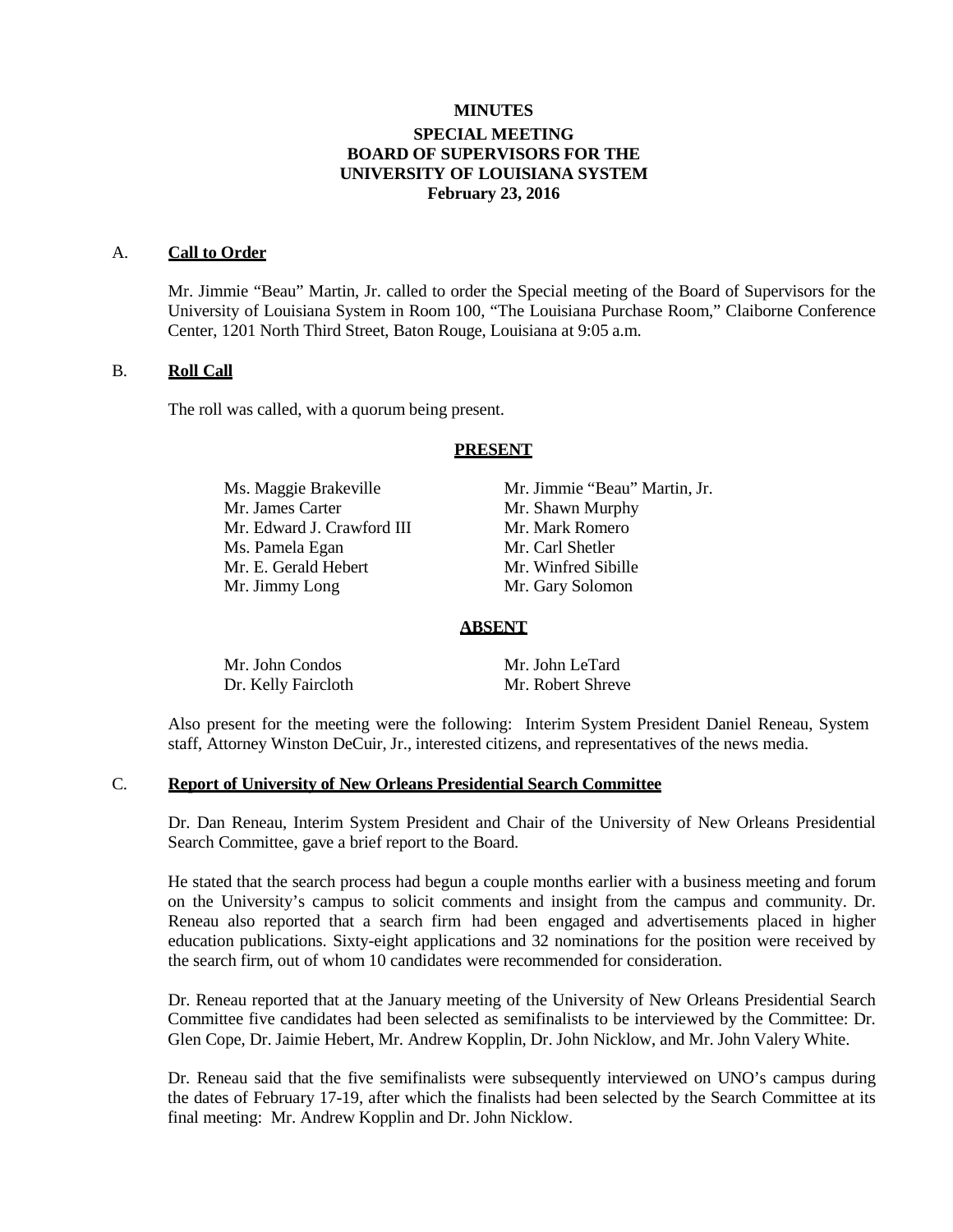Special Meeting Board of Supervisors for the University of Louisiana System Minutes February 23, 2016 Page 2

> Dr. Reneau thanked the following Board members for their service on the Search Committee: Maggie Brakeville, James Carter, Edward Crawford, Pamela Egan, E. Gerald Hebert, Jimmie "Beau" Martin, Jr., Mark Romero, Robert Shreve, Winfred Sibille, and Gary Solomon.

> He also commended advisory members on the Committee: Joy Ballard, Joan Davis, Al Herrera, Barry LeBlanc, Russell Trahan, Cherie Trumbach, and Jim Tucker.

### D. **Overview of Interview Procedures**

After Chair Martin asked for public comments, the following two individuals made requests to speak:

Dr. Mostofa Sarwar, Professor at UNO Dr. Cherie Trumbach, President of Faculty Senate at UNO

- - - - - - - - - - - - - - - - - - - -

Mr. Martin explained the process to be followed during the interviews of the two finalists. As first finalist on the agenda, Mr. Kopplin would make an opening statement, followed by the Board posing questions. After the public interview, the finalist and the Board would enter into Executive Session for additional discussion. After reconvening in Open Session, the Board would next interview Dr. John Nicklow utilizing the same framework. Subsequent to the Executive Session with Dr. Nicklow, the Board would remain in Executive Session to continue its discussions.

Mr. Martin said that the Board would reconvene in Open Session after it had completed its discussions.

## E. **Candidate Interviews**

## *Mr. Andrew Kopplin*

Mr. Andrew Kopplin was introduced by Chair Martin as the first finalist to be interviewed by the Board. He welcomed Mr. Kopplin and thanked him for his interest in University of New Orleans.

Mr. Kopplin introduced his wife, Andrea, and made an opening statement. Board members had the opportunity to question him.

- - - - - - - - - - - - - - - - - - -

Mr. Martin stated that the Board would meet in Executive Session pursuant to R.S. 42:17 with Mr. Kopplin to discuss personnel matters associated with the search.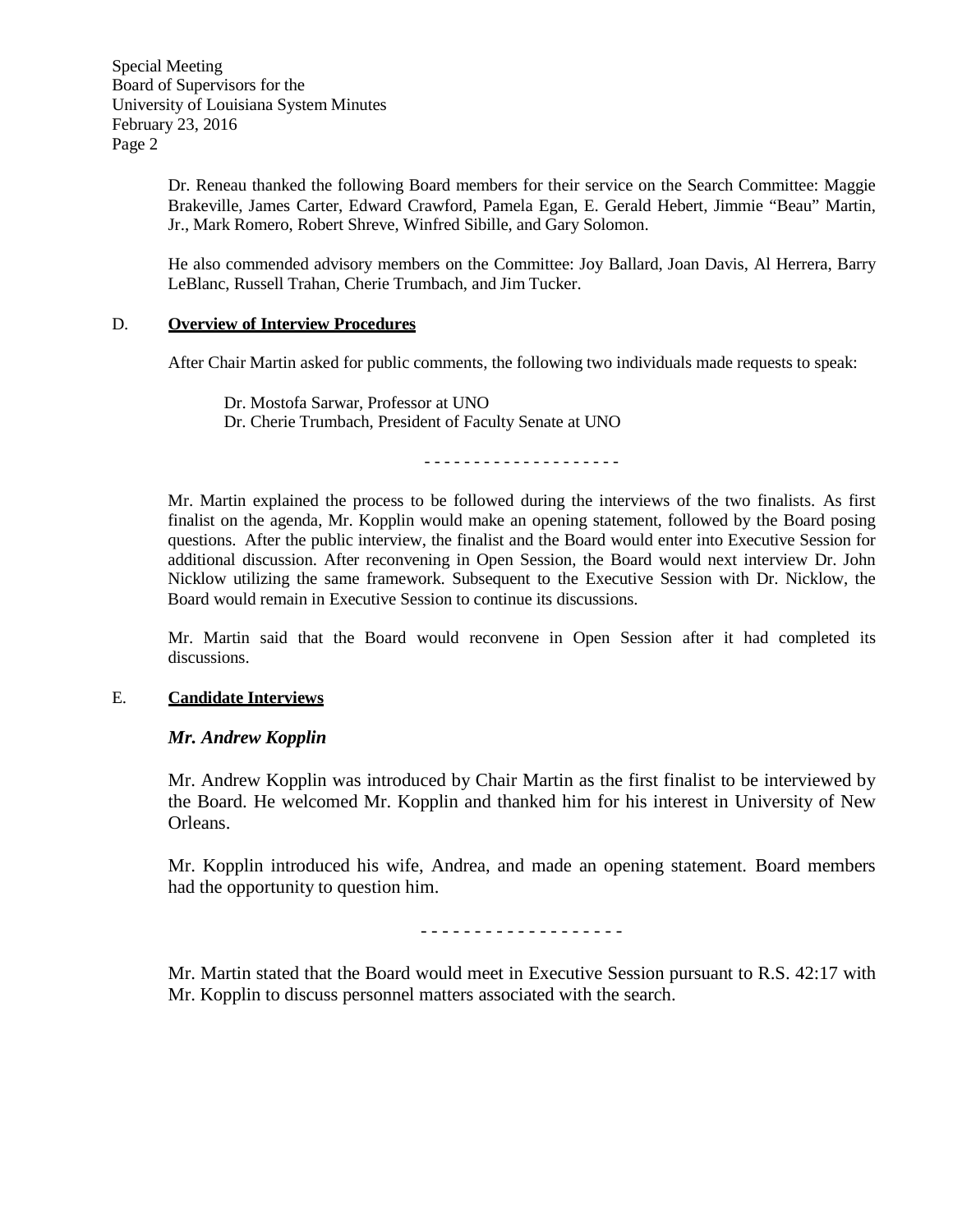Upon motion of Mr. Crawford, seconded by Mr. Carter, the Board voted to convene in Executive Session. The following roll call vote was recorded:

Yeas: Ms. Brakeville, Mr. Carter, Mr. Crawford, Ms. Egan, Mr. Hebert, Mr. Long, Mr. Martin, Mr. Murphy, Mr. Romero, Mr. Shetler, Mr. Sibille, Mr. Solomon

Nays: None

Absent: Mr. Condos, Dr. Faircloth, Mr. LeTard, Mr. Shreve

At 10:15 a.m., the Board met in Executive Session with Mr. Kopplin.

- - - - - - - - - - - - - - - - - - -

Upon the motion of Mr. Shetler, seconded by Ms. Egan, at 11:05 a.m. the Board reconvened in Open Session. While in Executive Session, no motions were made nor votes taken.

## *Dr. John Nicklow*

Chair Martin welcomed Dr. John Nicklow and expressed his congratulations for being selected as a finalist.

Dr. Nicklow introduced his wife, Stacy, and provided his opening statement. Board members were given the opportunity to question him.

- - - - - - - - - - - - - - - - - - -

Mr. Martin stated that the Board would meet in Executive Session pursuant to R.S. 42:17 with Dr. Nicklow to discuss personnel matters associated with the search.

Upon motion of Mr. Shetler, seconded by Ms. Egan, the Board voted to convene in Executive Session. The following roll call vote was recorded:

Yeas: Ms. Brakeville, Mr. Carter, Mr. Crawford, Ms. Egan, Mr. Hebert, Mr. Long, Mr. Martin, Mr. Murphy, Mr. Romero, Mr. Shetler, Mr. Sibille, Mr. Solomon

Nays: None

Absent: Mr. Condos, Dr. Faircloth, Mr. LeTard, Mr. Shreve

At 11:40 a.m., the Board met in Executive Session with Dr. Nicklow.

- - - - - - - - - - - - - - - - - - -